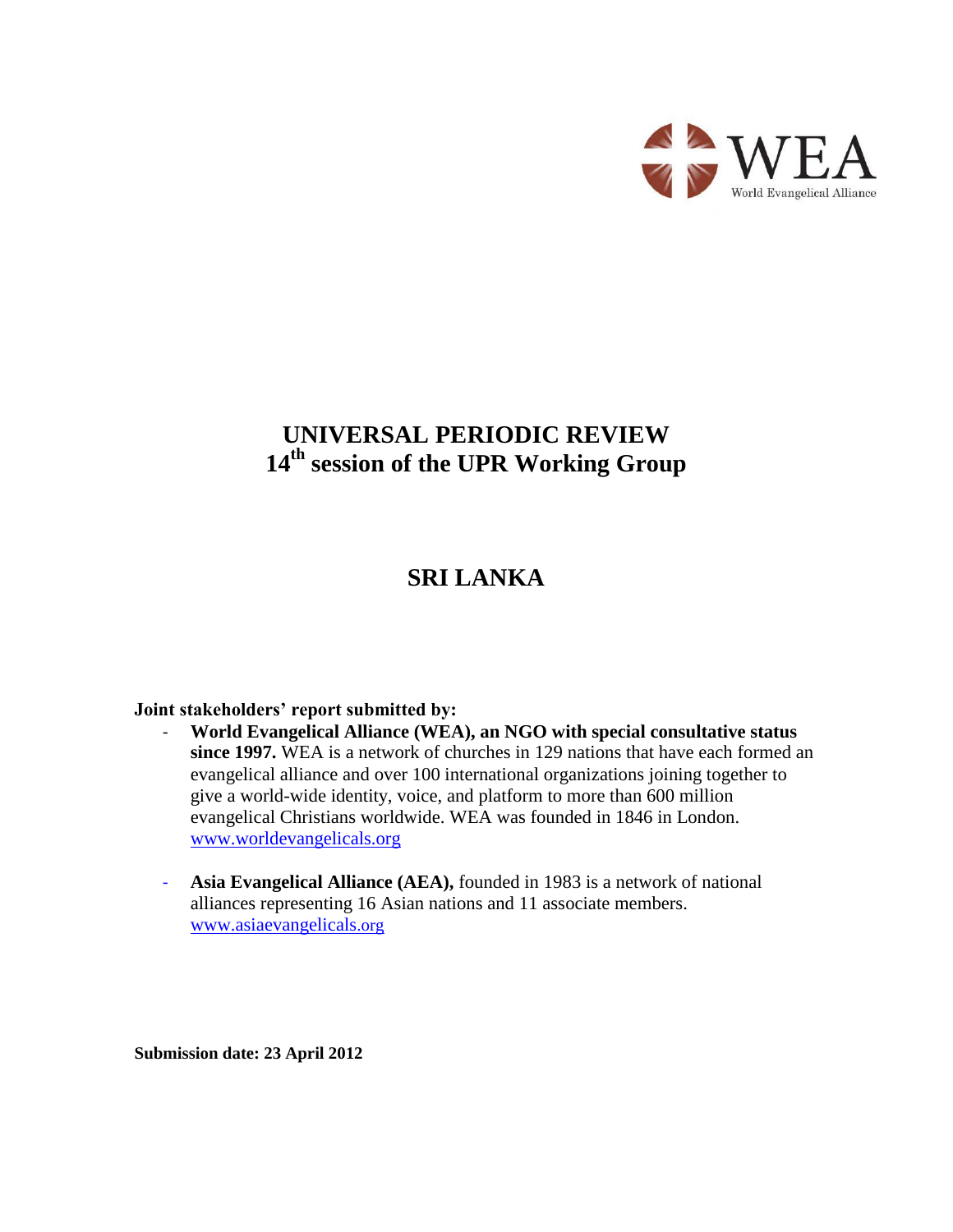#### **EXECUTIVE SUMMARY**

 $\overline{a}$ 

Sri Lanka is a pluralistic society made up of diverse ethnic, religious and cultural communities. Sri Lanka also is emerging from a period of over 30 years of internal conflict which polarized society. Hence there is a critical need to maintain an equitable balance in ensuring the fundamental human rights of all citizens while restoring normalcy and pursuing peace and security.

This report focuses in particular on the freedom of thought, conscience and religion and in a wider context on other rights violated by a culture of impunity and the absence of the rule of law.

Certain policies, procedures and actions adopted by government agencies including local government agencies have directly alienated and discriminated against a segment of society who fall within the minority Christians who are not members of the traditional protestant church. This is a community already beleaguered by violent attacks. Denial by government agencies to acknowledge their legitimate existence has resulted in the violation of their right to enjoy all the human rights enumerated within the freedom of religion or belief as enshrined in Article 18 of the Universal Declaration of Human Rights<sup>1</sup> and wider democratic freedoms.

In the general sphere of human rights, there prevails among the civilian population a sense of fear and insecurity. A high number of abductions and enforced disappearances of civilians prevails and remains unsolved.

The issues addressed in this report constitute infringements of basic human rights standards set down in the Sri Lankan Constitution as well as international standards.

<sup>&</sup>lt;sup>1</sup> General comment No. 22 of the Human Rights Committee – "The freedom to manifest religion or belief in worship, observance, practice and teaching encompasses a broad range of acts. The concept of worship extends to ritual and ceremonial acts giving direct expression to belief, as well as various practices integral to such acts, including the building of places of worship, the use of ritual formulae and objects, the display of symbols, and the observance of holidays and days of rest (…). In addition, the practice and teaching of religion or belief includes acts integral to the conduct by religious groups of their basic affairs, such as the freedom to choose their religious leaders, priests and teachers, the freedom to establish seminaries or religious schools and the freedom to prepare and distribute religious texts or publications."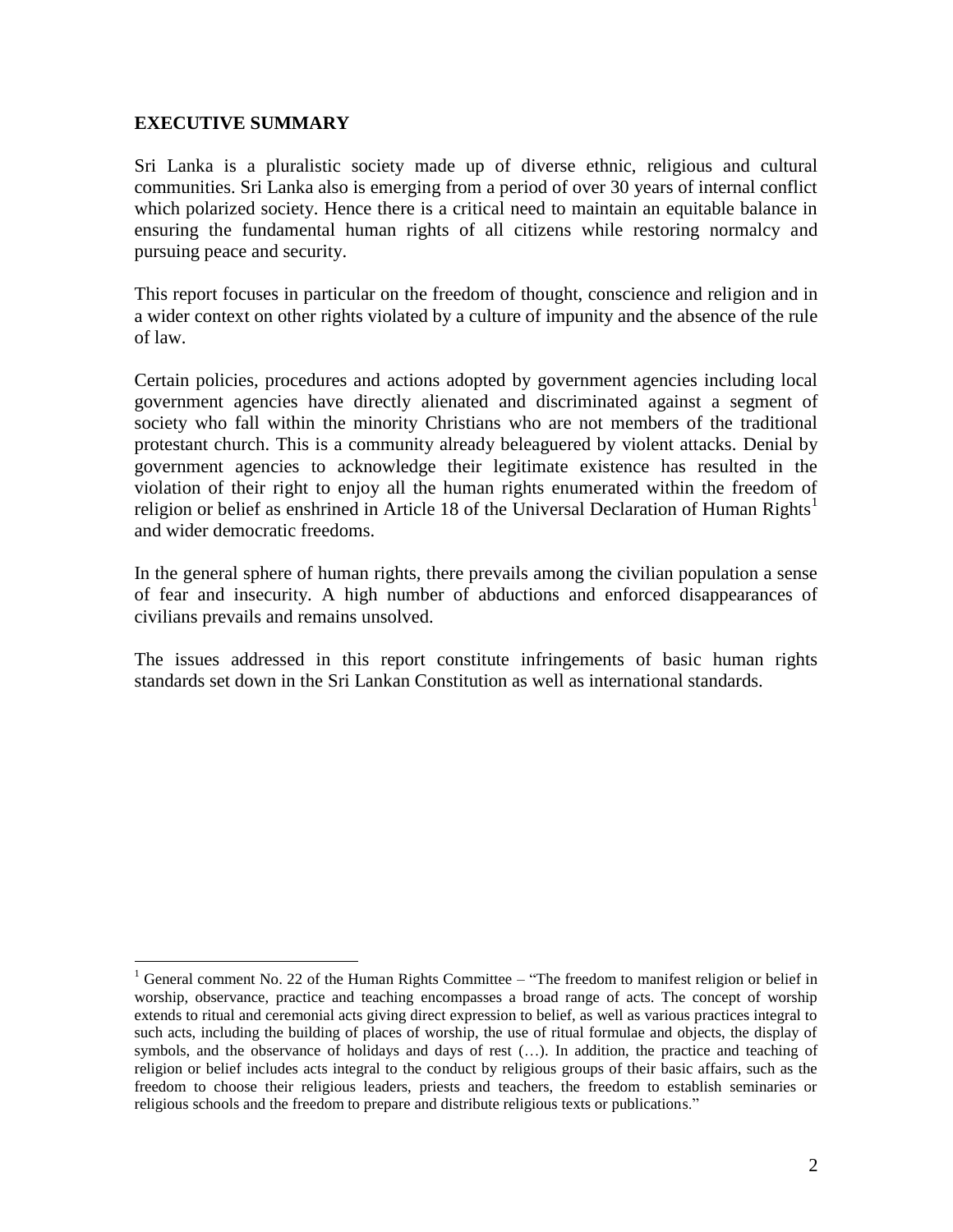### **SRI LANKA CONSTITUTIONAL & LEGAL FRAMEWORK**

- 1. Article 9 of the Sri Lankan Constitution accords Buddhism "the foremost place" and makes it "the duty of State to protect and foster the Buddha Sasana, while assuring to all religions the rights granted by Articles 10 and  $14(1)(e)$ ", granting Buddhism which is the majority religion special protected status and state patronage.
- 2. Article 10 guarantees that "every person is entitled to the freedom of thought, conscience and religion, including the freedom to have or to adopt a religion or belief of his choice." Article 14(1)(e) guarantees that, "Every citizen is entitled to the freedom, either by himself or in association with others, and either in public or in private, to manifest his religion or belief in worship, observance, practice or teaching".
- 3. Article 12 of the Constitution guarantees equality before the law and stipulates that no citizen shall be discriminated against on the grounds of race, religion, language, cast, sex, political opinion, place of birth or any one of such grounds.
- 4. In 2005, two separate anti-conversion bills were unveiled, one by the government (through the Minister of Buddha *Sasan* and Justice and Legal Reform W.J.M. Lokubandara) titled "Freedom of Religion Bill" and the other proposed by the *Jathika Hela Urumaya* (JHU) titled "Bill for the Prohibition of Forcible Conversions". Both sought to criminalize religious conversions and were aimed at the Christian minority. Both attempts at legislation were stalled by administrative and procedural issues. The Bill for the Prohibition of Forcible Conversions was resurrected by the JHU in 2009, but referred by the then Minister of Religious Affairs H. E. Mahinda Rajapakse to a consultative Committee of the Ministry of Religious Affairs.

### **INTERNATIONAL HUMAN RIGHTS OBLIGATIONS**

5. Sri Lanka recognizes the Universal Declaration of Human Rights (UDHR) and the Sri Lankan Constitution"s guarantee of religious freedom echoes Article 18 of the UDHR. Sri Lanka is also a party to the International Covenant on Civil and Political Rights (ICCPR) and its first Optional Protocol, the International Covenant on Economic, Social and Cultural Rights (ICESCR), the Convention on the Elimination of Racial Discrimination (CERD), the Convention on the Elimination of All Forms of Discrimination against Women (CEDAW) and its Optional Protocol, the Convention against Torture and Other Cruel, Inhuman or Degrading Treatment or Punishment (CAT), the International Convention on the Protection of the Rights of All Migrant Workers and Members of their Families (CMW) and the Convention on the Rights of the Child (CRC) and its two first optional protocols.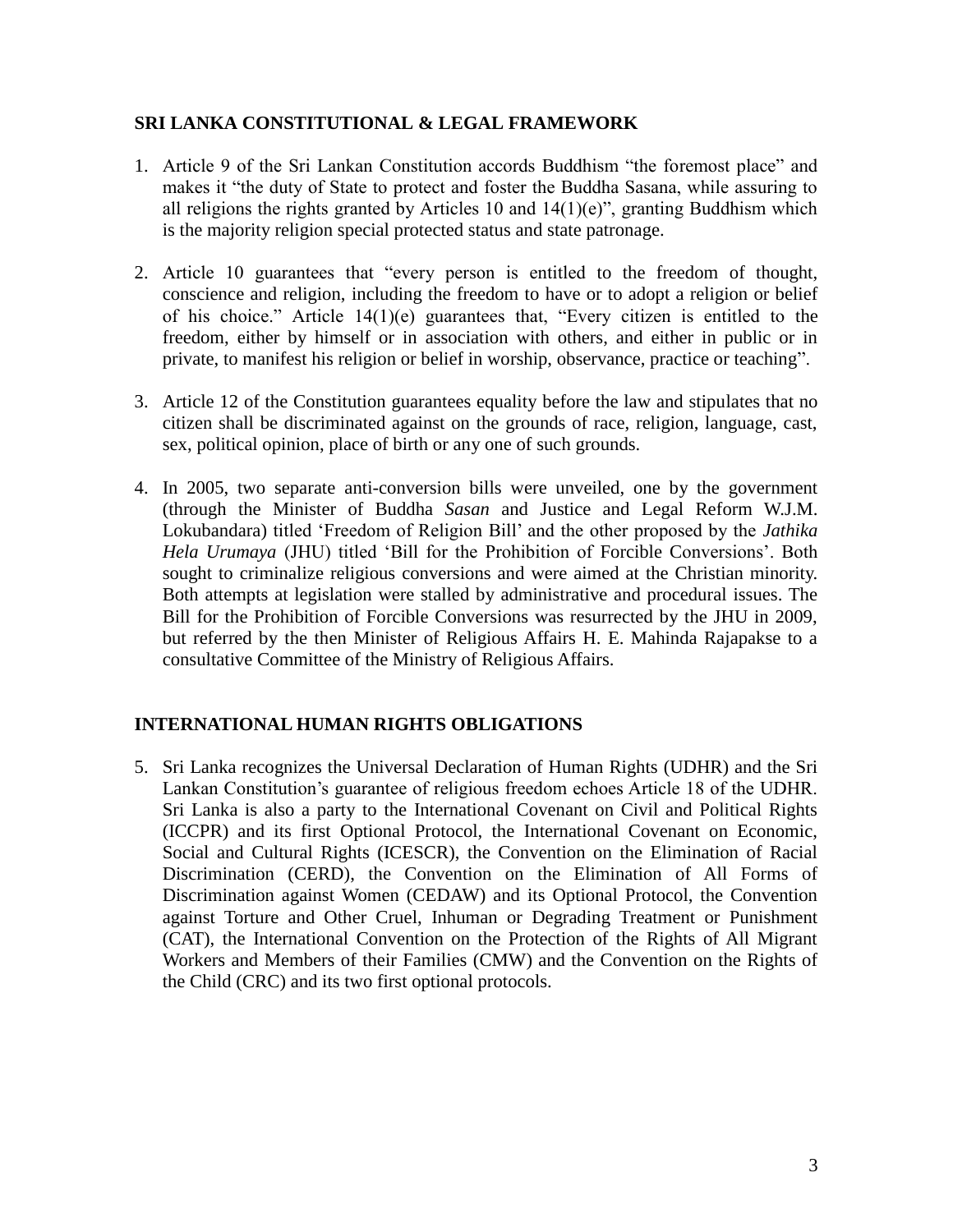### **VIOLATIONS OF THE FREEDOM OF RELIGION AND BELIEF**

#### **a. Denial of Recognition:**

- 6. While the majority of the population is Buddhist (ethnic Sinhalese); Hindus (Tamil) comprise approximately 14%, Muslims 8%, Roman Catholics 7% and Protestant Christians 1% of the population.
- 7. The Sri Lankan law does not require the registration of places of worship or religious bodies with the State. However some religious groups voluntarily sought incorporation by an Act of Parliament, for the purpose of attaining legal personae in order to hold property, engage in banking transactions, etc. The door to this option was closed, subsequent to  $\overline{3}$  determinations of the Supreme Court,<sup>2</sup> including the matter of the "Sisters of the Holy Cross of the Third Order of St. Francis in Menzingen" where the Supreme Court denied the right of incorporation of a Catholic order on the reasoning that "the propagation and spreading on Christianity (…) would not be permissible as it would impair the very existence of Buddhism."<sup>3</sup>
- 8. The Christian community comprises of three main bodies: the Roman Catholic Church, the National Christian Council (NCC) and the National Christian Evangelical Alliance of Sri Lanka (NCEASL). The Catholic Church and the more traditional protestant Christian denominations represented by the NCC are "recognised" *de facto* by the government as "legitimate" Christian churches. Christian denominations which are outside these two groups are not. Several churches which are members of the NCEASL and which are legal bodies incorporated by acts of parliament are not recognized in practice. 4 This includes two of the largest Christian denominations in Sri Lanka.
- 9. Evangelical Christian churches are facing increasing pressure and harassment by local government bodies to stop worship activities or close down if they are not "recognized" or 'registered' with the government.<sup>5</sup> For example, the Canaan Fellowship International Church which is a member of the NCEASL sought permission from the Office of the Registrar General to register marriages solemnized at their branch church in Kalmunai (Ampara District). This branch was established in 2005. All other branches of this church established previously have been granted permission to register marriages solemnized in their respective churches. The pastor was informed by the

<sup>2</sup> Supreme Court Determination 2/2001; Supreme Court Special Determination 2/2003; Supreme Court Special Determination 19/2003.

<sup>&</sup>lt;sup>3</sup> Supreme Court Special Determination 19/2003.

<sup>4</sup> For example a notice issued by the Ministry of *Buddhasasana* and Religious Affairs on the National Christian Literary Festival 2012, as published by the Ministry, states that only "Catholic and Christian (Members of NCC only) laity/clergy artists can apply".

 $\frac{1}{5}$  In 2003, the government sought the compilation of a list of 'recognized' Churches but did not succeed. In 2008 & 2009 there was a move to collect detailed information of Christian churches through the local Police stations and *Pradeshiya Sabhas* (local government body).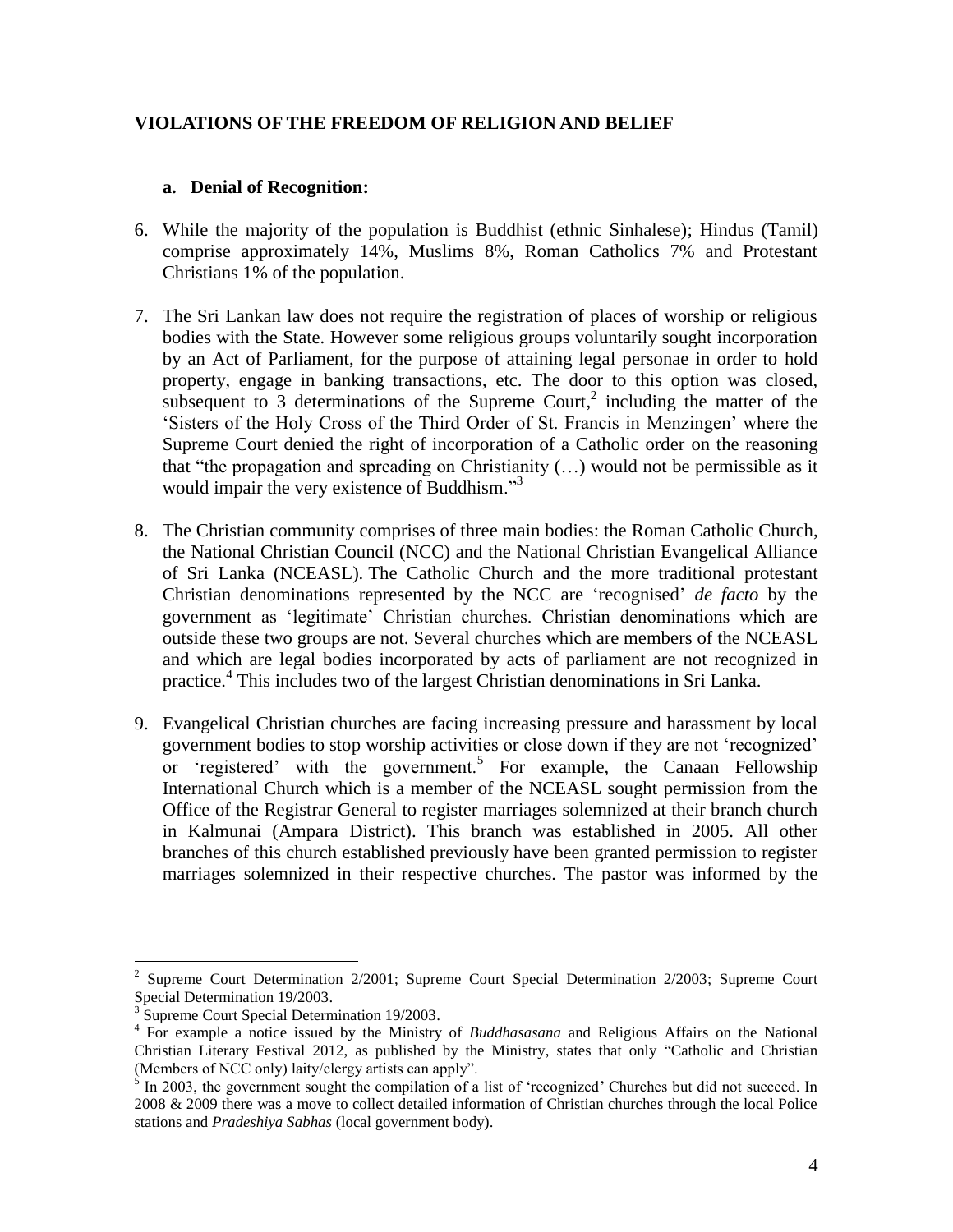Additional Registrar General by letter dated  $7<sup>th</sup>$  December 2007, that his request is denied since his church is not a member of the NCC. $<sup>6</sup>$ </sup>

- 10. This withholding of "recognition" by the state deprives thousands of Christian citizens of their fundamental rights, including the freedom of thought, conscience and religion. It has created a situation where the state confers legitimacy and recognition on some while denying the rights of others, based on arbitrary and discriminatory grounds.
- 11. Refusal of "recognition" by the state deprives thousands of Christian citizens of their fundamental rights, including the freedom of thought, conscience and religion. It has created a situation where the state confers legitimacy and recognition on some while denying the rights of others, based on arbitrary and discriminatory grounds.

### **b. Discrimination and denial of construction of Christian places of worship (based on the 2008 Circular):**

- 12. In September 2008, the Ministry of Religious Affairs and Moral Upliftment was instructed by the Executive to draft legislation whereby future construction of any place of worship is subject to prior permission of the Ministry. The Ministry instructed Provincial Councils and Divisional Secretariats (local government bodies) to comply with this requirement and seek prior approval from the Ministry before approving applications for construction of places of worship.
- 13. The procedure prescribed by this Circular itself is inconsistent with principles of equality, non-discrimination and justice in that it exempts "traditional religions" from submitting documentary evidence required by the Ministry to prove their bona-fide<sup>7</sup> but fails to specify what "traditional religions" are. Ministry and local government officials make decisions to grant or deny permission based on their own understanding or biases.<sup>8</sup>
- 14. Buddhist, Hindu, Muslim, Roman Catholic and Protestant Christian churches which are members of the NCC are given permission, while Evangelical Christian churches are routinely denied permission solely because they are not recognized or accepted by the Ministry. The Assemblies of God in Sri Lanka, for example, which has existed since 1919 and was incorporated by Act of Parliament in 1947 was denied permission to reconstruct their church in Kesbewa which was burned down by anti-Christian elements. One of the reasons given by the Kesbewa Urban Council for rejection was that it was not approved by the Ministry.<sup>9</sup>

<sup>&</sup>lt;sup>6</sup> Four other churches which were denied permission during 2008 and 2009, based on the same discriminatory grounds: Blessings Missionary Church Batticaloa, Believers Church Kegalle, Assemblies of God Kalutara, New Testament Church of God Panadura. (As per a document submitted to the Hon. Prime Minister on 30th November 2010 seeking redress).

 $^7$  Application form for new construction of a place of worship, page 2.

<sup>&</sup>lt;sup>8</sup> See Report of the Special Rapporteur on freedom of religion or belief, Heiner Bielefeldt presented to the Human Rights Council 19<sup>th</sup> Session, 22<sup>nd</sup> December 2011, A/HRC/19/60, §33.

 $9^9$  By letter dated 29<sup>th</sup> April 2010.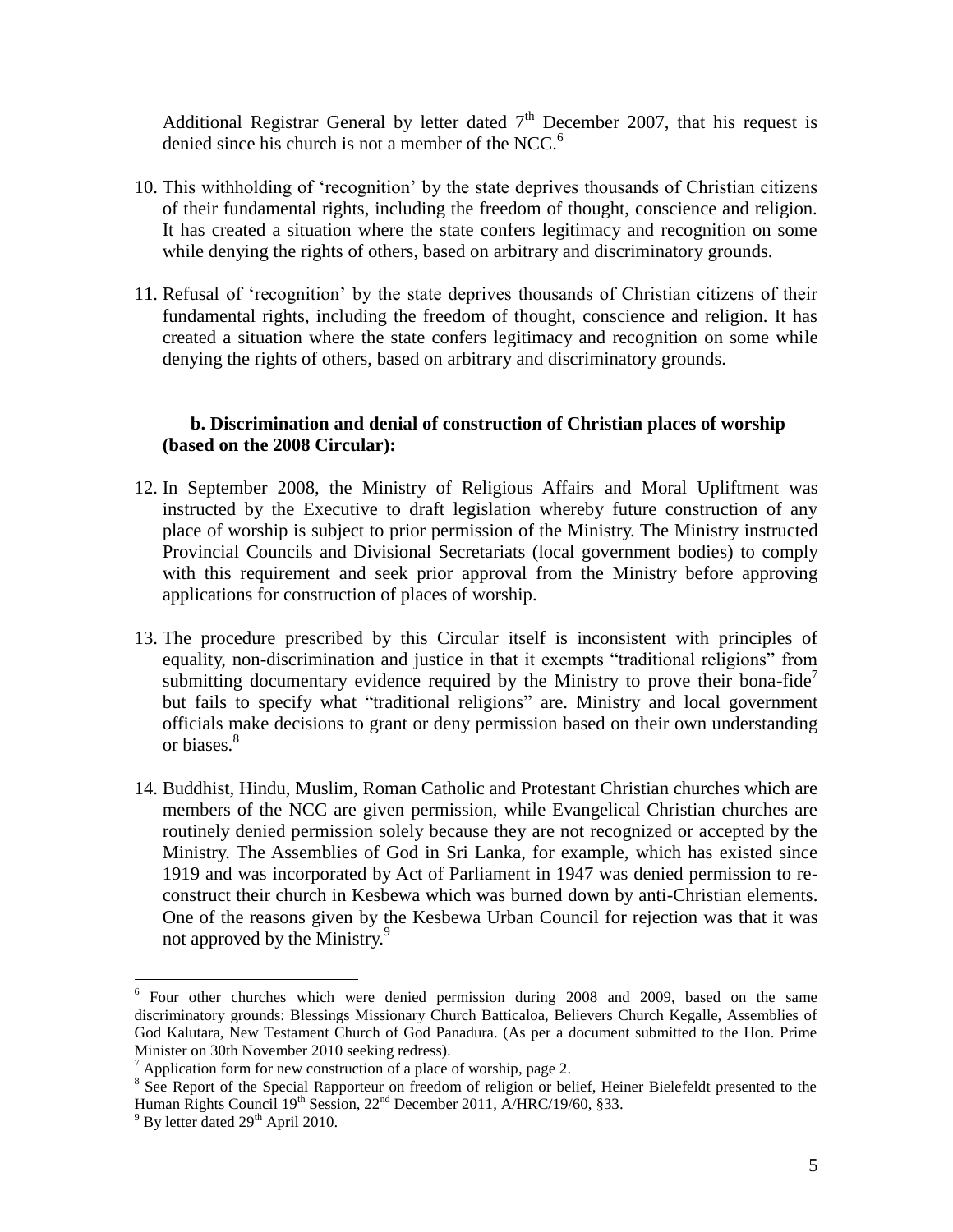- 15. The requirement for the Ministry"s approval of proposed construction, in fact, has become a vehicle by which "legitimacy" is bestowed on religious institutions by the state.
- 16. While this circular is clearly applicable only to new constructions and does not have retrospective effect, it is misapplied and used by government officials to close down existing churches. For example, the *Kithusevana* church in Galgamuwa which had obtained all the necessary approvals and permission from the local authority for construction in 2007 was informed verbally by a local government official in 2009 that the church building is an illegal construction since they did not have approval from Ministry of Religious Affairs. The pastor was warned of demolition. The Divisional Secretary of Galgamuwa in a letter dated  $11<sup>th</sup>$  August 2009 informed the pastor that the Secretary of the Ministry of Religious Affairs has instructed the Divisional Secretary to file legal action against the pastor and ordered a halt to the construction. Similar incidents have been reported where the freedoms of religion, worship, assembly and expression of citizens are violated.
- 17. These violations and the Ministry"s instructions are clearly discriminatory against some religious minorities, particularly the Evangelical Christians.<sup>10</sup>

#### **c. Discrimination and inequality - construction or continuation of places of worship (based on the 2011 Circular):**

- 18. In September 2011, the Ministry of *Buddhasasana* and Religious Affairs (formerly Ministry of Religious Affairs and Moral Upliftment) issued new Circular for local government authorities and the police, expanding on the previous instructions pertaining to construction of places of worship issued in 2008. The new instruction not only makes it mandatory for the construction of a new place of worship to obtain permission from the Ministry, but also requires the *continuation* of a place of worship to be approved by the Ministry.
- 19. Accordingly, "any construction of a place of worship, continuation of a place of worship or any activity headed by a religious leader in the guise of religion is deemed illegal unless it has been duly approved by the Ministry.<sup>711</sup> It further prescribes the intervention of the police to prevent the continuation of such activities $^{12}$ .

<sup>&</sup>lt;sup>10</sup> See further examples in the Annex,  $\S$ §1-4.

<sup>&</sup>lt;sup>11</sup> Translation of letter issued by the Ministry of *Buddhasasana* and Religious Affairs to local government agencies dated 2<sup>nd</sup> September 2011, Ref. BSRA/BRA/03/Con/Gen/2011.

 $12^{\circ}$  On this topic, see the latest report of the Special Rapporteur on freedom of religion or belief: "(...) the Special Rapporteur has received information that in a number of countries members of "non-registered" religious communities have experienced police harassment, surveillance or even criminal sanctions, as their activities are deemed illegal by the State or certain State agencies, such as the police or the secret service. Restrictive measures include the closing of places of worship (…). Against such unacceptable practices, the Special Rapporteur would like to reiterate that the enjoyment of the freedom of religion of belief as such does not depend on any acts of State approval or administrative registration. Moreover, States have an obligation to provide information and clear instructions to those working in law enforcement and other agencies that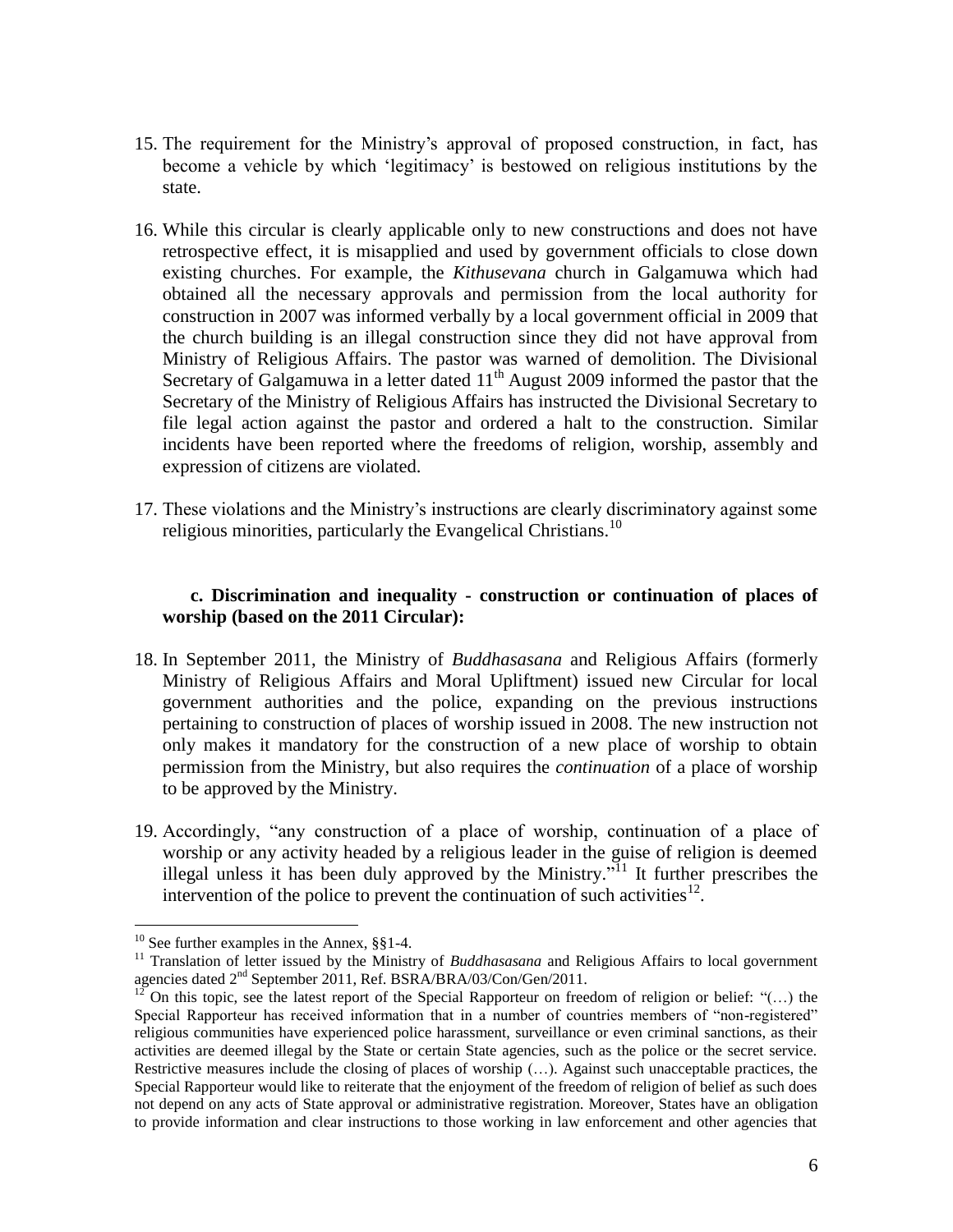- 20. Application forms must be forwarded to the Ministry completed with observations and recommendations of the relevant Divisional Secretary and the Chairperson of the relevant Provincial Council. When making their observations and recommendations, the said local government officials are required to take special note of the opinion of the general population and other places of worship in the area.
- 21. In principle, this practice clearly discriminates against religious minorities. Since Sri Lanka is a predominantly Buddhist country where most villages (except in the North and the East) generally comprise of a majority of Buddhists, this makes it nearly impossible for adherents of a minority religion to have a place of worship or engage in religious activities, due to objections by the majority. This is often used as an excuse by the local authorities to deny permission for construction as well as order existing churches to cease function.
- 22. It must also be noted that since the conclusion of the war in May 2009, many Buddhist temples and statues have been erected in the North of Sri Lanka although there is zero civilian Buddhist population in these areas.
- 23. The 2011 Circular continues to prevent construction of Christian churches and restricts the continuation of existing churches. For example, the Apostolic Church of Sri Lanka in Anguruwathota, Kalutara District which has been functioning for many years was informed by the Divisional Secretary of Anguruwathota by letter dated  $21<sup>st</sup>$  September 2011, that as per the Circular issued by the Ministry of *Buddhasasana* and Religious Affairs, the church has no permission to continue without approval from the Ministry.
- 24. The Pastor of the Assemblies of God in Naula was informed by a letter from the Divisional Secretary dated  $23<sup>rd</sup>$  December 2011, that he was guilty of having an unauthorized construction and *continuation* of a place of religious worship. He was instructed to obtain permission from the Ministry in order to continue. The building in question was an existing structure.
- 25. Calvary Church in Rukmalgama was attacked by a mob on  $20<sup>th</sup>$  November 2011. The clergy and congregation were threatened with death if they continued the church. The pastor made a complaint to the police. During the police inquiry on  $22<sup>nd</sup>$  November 2011, the pastor was asked by the police to stop worship services. No action was taken against the attackers. He was further informed by the police that by virtue of the 2011 Circular issued by the Ministry, the church had no permission to continue. The church was closed down.
- 26. An entry was lodged at the police station by the village"s Buddhist Association alleging that the Assemblies of God in Wellawaya was functioning without prior permission. On  $4<sup>th</sup>$  January 2011, the pastor was questioned by the police and instructed to cease

religious manifestations of members of "non-registered" groups must be respected as part of their freedom of religion or belief". Report of the Special Rapporteur on freedom of religion or belief, Heiner Bielefeldt presented to the Human Rights Council  $19^{th}$  Session,  $22^{nd}$  December 2011, A/HRC/19/60, §58.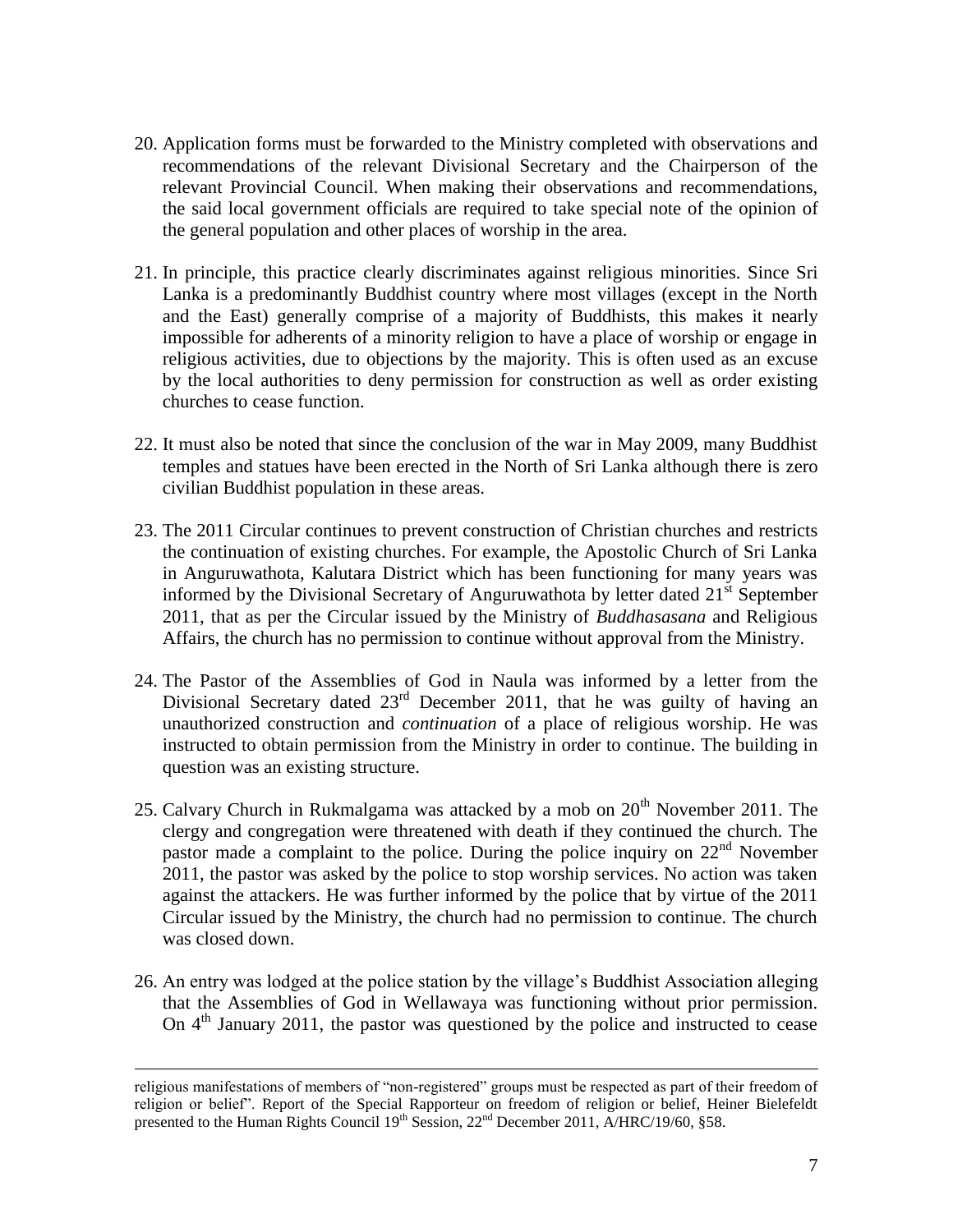worship services until he obtained permission from the relevant authorities; even though the church has been functioning for 11 years.

27. On 18th March 2012, Police together with a Buddhist *Bhikku* informed a Christian Sister who was conducting Bible studies and prayer with a few other Christians in her home in Habarana that the meetings were illegal according to the 2011 Circular. She was ordered to stop the meetings with immediate effect.

#### **EFFECTS ON HUMAN RIGHTS OF RELIGIOUS MINORITIES**

- 28. Discriminatory rules and action by government bodies which violate fundamental human rights<sup>13</sup> of a particular community further encourages subversive acts of violence by mobs and strengthens the hand of ultra nationalist Sinhala Buddhist elements. The Christian community has been victims of organized violent attacks at the hands of such elements.
- 29. Since 2003, faith based human rights groups have documented over 450 acts of violence against Christians including murder of clergy, physical assault, arson, demolition and desecration of churches, intimidation and displacement from homes. The majority of attacks go unpunished and the victims have no recourse to  $compensation<sup>14</sup>$ .
- 30. Religious minorities are affected by a growing intolerance. The pressure is increasing not only on Christian communities, but also on other minorities, such as the Muslims. On 20<sup>th</sup> April 2012, Friday *Jummah* prayer of the Muslim community at the Dambulla Mosque (built in 1963) was prevented by Buddhist *Bhikku* and a large mob of Buddhist, claiming the mosque was built illegally on sacred Buddhist land and demanding its demolition. After a discussion with the Prime Minister it has been decided to relocate the Mosque and the few Muslim families living within that area.

<sup>&</sup>lt;sup>13</sup> Fundamental Rights which are declared by the Constitution shall be respected, secured and advanced by all the organs of the government and shall not be abridged, restricted or denied except to the manner and extent provided for within the Constitution - Article 4 (d) of the Constitution of Sri Lanka.

<sup>&</sup>lt;sup>14</sup> Report submitted by the Special Rapporteur on freedom of religion or belief, Asma Jahangir following her visit to Sri Lanka (2 to 12 May 2005) observes that "Victims, both communities and individuals, claimed that they have rarely been compensated for the material and moral damage suffered. In a few instances, promises of compensation have been made but not implemented. In some cases the victims themselves were arrested and detained for certain periods. Victims feel that a climate of injustice and impunity for such crimes prevails" (E/CN.4/2006/5/Add.3, §86).

She further recommends that: "the Government should also abide by its obligation to ensure the protection and security of all religious groups that may be targeted and that should be entitled to practice their religions freely and without any obstacles, including those erected by non-State actors. This obligation includes the protection of religious groups within wider religious communities and ensuring that the right to freedom of religion of members of these groups is not limited'  $(\S126)$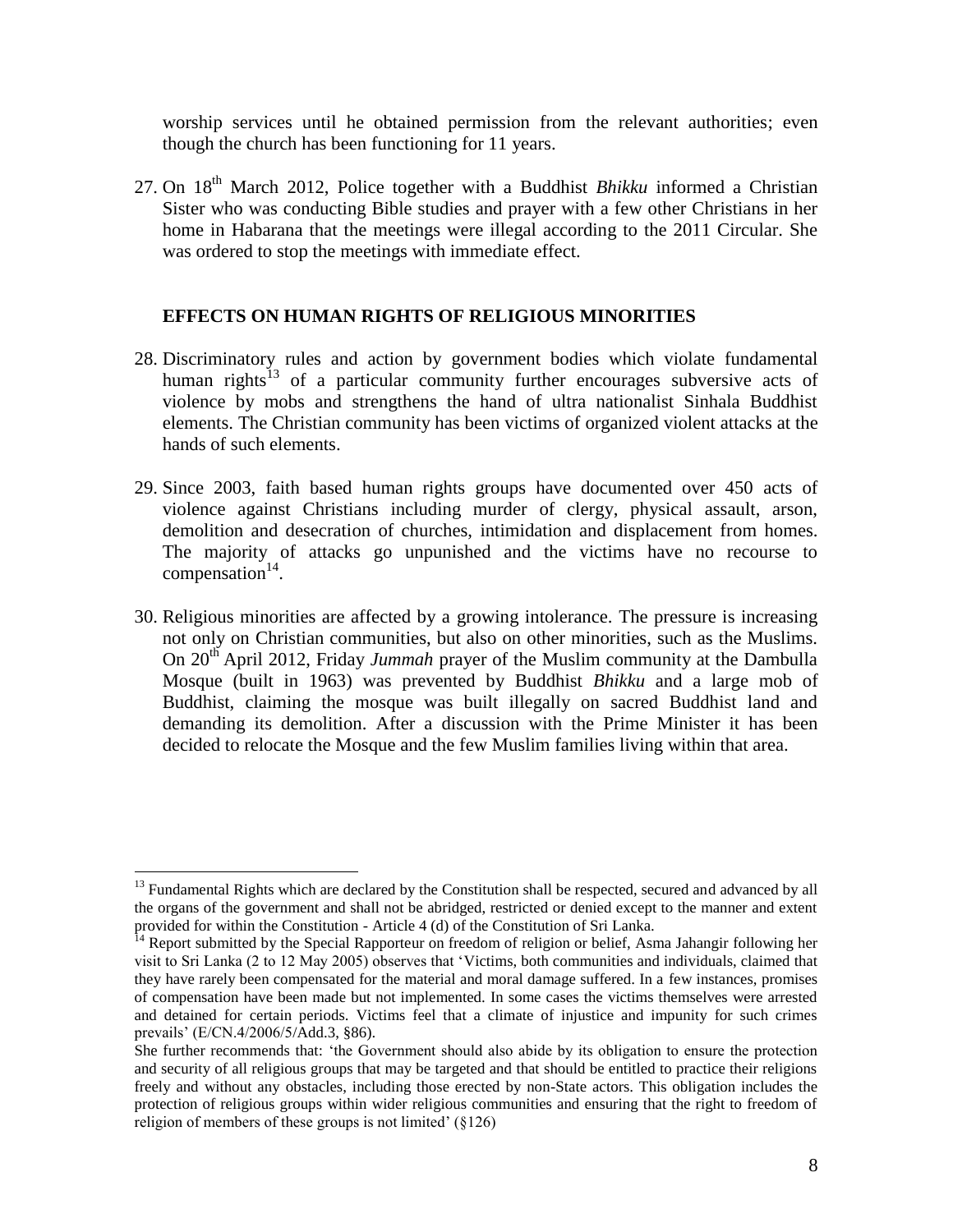#### **WIDER HUMAN RIGHTS ISSUES: ENFORCED DISAPPEARENCES**

- 31. There exists a climate of fear among civil society due to the prevalence of a culture of impunity, heightened by abductions and disappearances. There have been 56 such cases during the past 6 months, and of this number, 29 have occurred during the months of February and March 2012. The phenomenon of disappearances continues to infringe the rights of civilians. 15
- 32. The victims are from all walks of life, including political activists, journalists, businessmen, students, members of the indigenous *Veddah* community and individuals reported to be members of underworld gangs. The majority of incidents have occurred in Colombo and in the Northern Province. This includes the abduction of a suspect outside Colombo"s main Court complex as well as the abduction of a person who had filed a fundamental rights application. Mr. Nethiyas Chandrapala a suspect in a drug offence was abducted in the Court premises and Mr. Ramasamy Prabhakaran a former detainee who was later released as innocent. He was abducted two days before the case he had filed against the police alleging torture while he was detained was to be heard before the Supreme Court.
- 33. Lawyers from the Bar Association of Sri Lanka protested against the culture of impunity which reflects a serious erosion of the law and order in the country and in particular the abduction which was committed within the sanctity of the Courts of Justice. "We urge the Law Enforcement Authorities to ensure that this incident is investigated fully and promptly and steps (be) taken immediately to rein in this type of conduct and bring the perpetrators of the incident to quick justice," the Bar Association said.
- 34. While such abductions and disappearances are an obvious violation of the fundamental human rights of the victims, sometimes resulting in death, the fear psychosis brought on by disappearances overshadows civilian life, enforcing self censorship and repression of the freedom of expression.
- 35. While the end of the war has brought a greater sense of freedom of movement for citizens to travel within the country, a sense of insecurity prevails among the civilian population particularly in the Northern Province.

<sup>&</sup>lt;sup>15</sup> Ms Louise Arbour, UN High Commissioner for Human Rights, speaking to the Human Rights Council on 11<sup>th</sup> December 2007, on her visit to Sri Lanka "During my visit, I paid special attention to the issue of abductions and disappearances, which have been reported in alarming numbers in the past two years. While the Government pointed to several initiatives it had taken to address these issues, there has yet to be an adequate investigation or public accounting for the vast majority of these cases".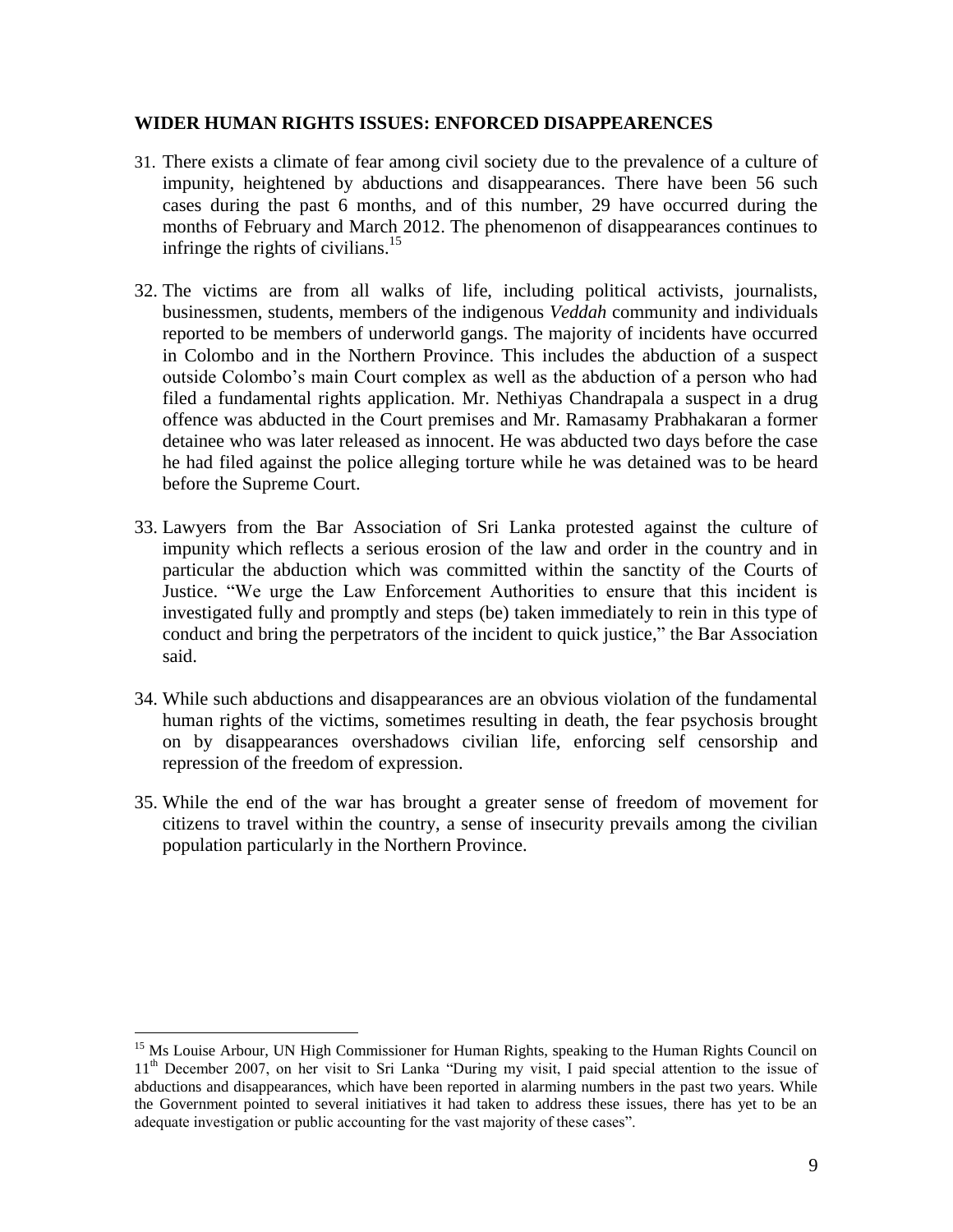#### **RECOMMENDATIONS TO THE GOVERNMENT OF SRI LANKA**

- 36. **The government should ensure that all government officials including members of law enforcement bodies respect principles of religious freedom and do not discriminate on the grounds of religion or belief<sup>16</sup>, and that they are provided with training on human rights including religious freedom standards.**
- 37. **The government should not discriminate against certain religious minorities and impede their legitimate exercise of religious freedom by not according them equal recognition.**
- 38. **The Ministry of** *Buddhasasana* **and Religious Affairs should withdraw the Circular issued in September 2011 pertaining to the construction or continuation of places of worship; or set out clear guidelines for such activity, which are consistent with the Constitution and international human rights standards.**
- 39. **The government should urgently implement an effective mechanism along the lines of an inter-religious body which is inclusive of and adequately represented by all religious groups to deal with any issues of religious tensions.<sup>17</sup>**
- 40. **The government should ensure that law enforcement bodies follow due process as prescribed by existing laws when conducting investigations, apprehending and detaining suspects.**
- 41. **The government should take immediate remedial action to address the prevalent culture of impunity and restore the rule of law, investigate, apprehend and bring to justice the perpetrators of abductions and reunite victims of abductions with their families.**
- 42. **The government should ratify and implement the Convention for the Protection of All Persons from Enforced Disappearances.**

<sup>&</sup>lt;sup>16</sup> "States should instruct members of law enforcement and other State agencies that religious activities of non-registered religious or belief communities are not illegal, as the status of freedom of religion or belief prevails over any acts of state registration" Report of the Special Rapporteur on freedom of religion or belief, Heiner Bielefeldt presented to the Human Rights Council  $19<sup>th</sup>$  Session, 22<sup>nd</sup> December 2011, A/HRC/19/60, 73 c).

<sup>&</sup>lt;sup>17</sup> Also see Recommendation by Special Rapporteur on freedom of religion or belief, Asma Jahangir following her visit to Sri Lanka, E/CN.4/2006/5/Add.3, §128.